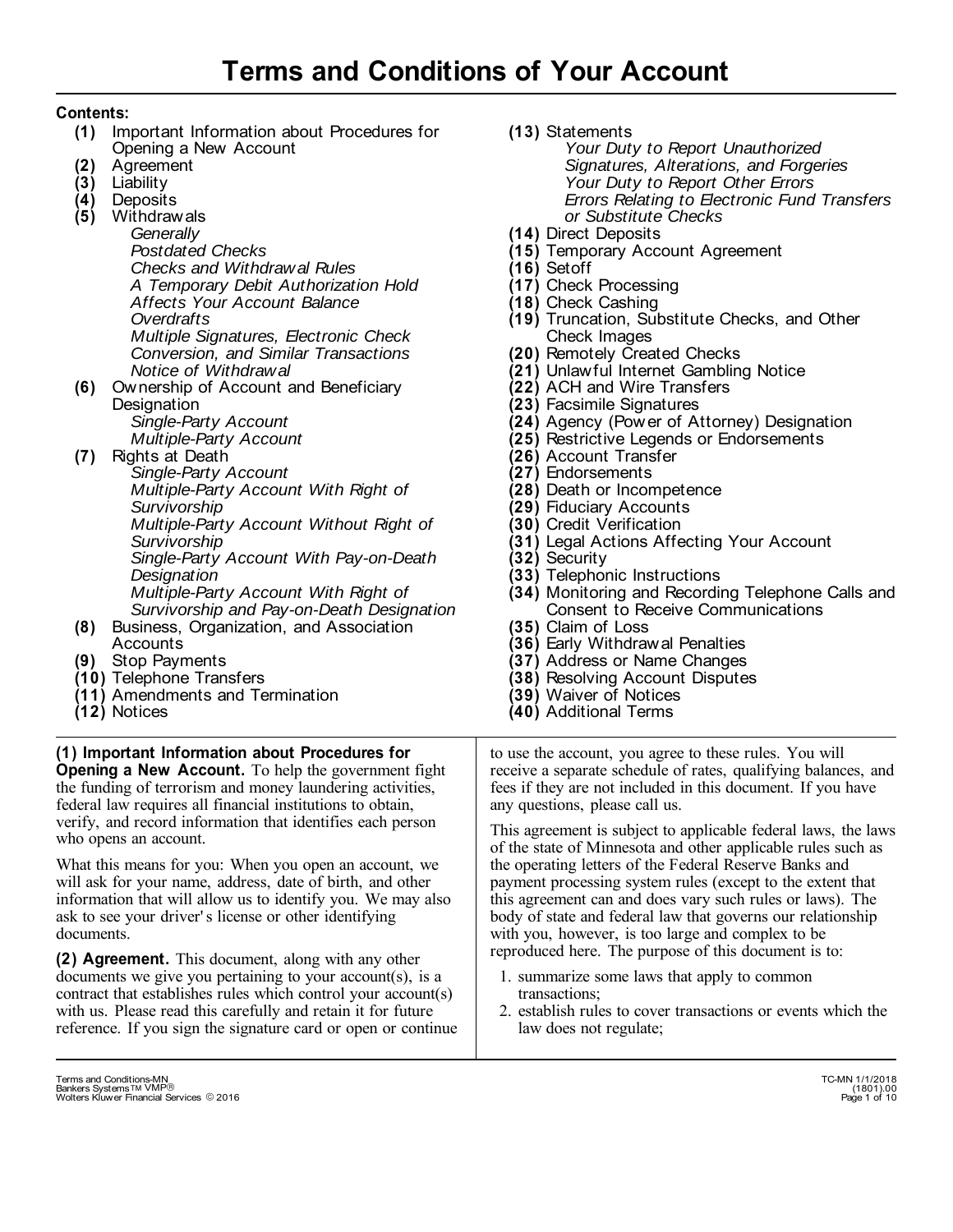- 3. establish rules for certain transactions or events which the law regulates but permits variation by agreement; and
- 4. give you disclosures of some of our policies to which you may be entitled or in which you may be interested.

If any provision of this document is found to be unenforceable according to its terms, all remaining provisions will continue in full force and effect. We may permit some variations from our standard agreement, but we must agree to any variation in writing either on the signature card for your account or in some other document. Nothing in this document is intended to vary our duty to act in good faith and with ordinary care when required by law. **(4) Deposits.** We will give only provisional credit until

As used in this document the words "we," "our," and "us" mean the financial institution and the words "you" and "your" mean the account holder(s) and anyone else with the authority to deposit, withdraw, or exercise control over the funds in the account. However, this agreement does not intend, and the terms "you" and "your" should not be interpreted, to expand an individual' s responsibility for an organization' s liability. If this account is owned by a corporation, partnership or other organization, individual liability is determined by the laws generally applicable to that type of organization. The headings in this document are for convenience or reference only and will not govern the interpretation of the provisions. Unless it would be inconsistent to do so, words and phrases used in this document should be construed so the singular includes the plural and the plural includes the singular. "Party" means a person who, by the terms of the account, has a present right, subject to request, to payment from a multiple-party account other than as an agent. A P.O.D. payee is a party only after the account becomes payable by reason of the payee surviving the original party. Unless the context otherwise requires, it includes a guardian, conservator, personal representative, or assignee, including an attaching creditor, of a party. It also includes a person identified as a trustee of an account for another whether or not a beneficiary is named, but it does not include any named beneficiary unless the beneficiary has a present right of withdrawal.

**(3) Liability.** You agree, for yourself (and the person or entity you represent if you sign as a representative of another) to the terms of this account and the schedule of charges. You authorize us to deduct these charges, without notice to you, directly from the account balance as accrued. You will pay any additional reasonable charges for services you request which are not covered by this agreement.

Each of you also agrees to be jointly and severally (individually) liable for any account shortage resulting from charges or overdrafts, whether caused by you or another with access to this account. This liability is due immediately, and can be deducted directly from the account balance whenever sufficient funds are available. You have no right to defer payment of this liability, and you are liable regardless of whether you signed the item or benefited from the charge or overdraft.

You will be liable for our costs as well as for our reasonable attorneys' fees, to the extent permitted by law, whether incurred as a result of collection or in any other dispute involving your account. This includes, but is not limited to, disputes between you and another joint owner; you and an authorized signer or similar party; or a third party claiming an interest in your account. This also includes any action that you or a third party takes regarding the account that causes us, in good faith, to seek the advice of an attorney, whether or not we become involved in the dispute. All costs and attorneys' fees can be deducted from your account when they are incurred, without notice to you.

collection is final for any items, other than cash, we accept for deposit (including items drawn "on us"). Before settlement of any item becomes final, we act only as your agent, regardless of the form of endorsement or lack of endorsement on the item and even though we provide you provisional credit for the item. We may reverse any provisional credit for items that are lost, stolen, or returned. Unless prohibited by law, we also reserve the right to charge back to your account the amount of any item deposited to your account or cashed for you which was initially paid by the payor bank and which is later returned to us due to an allegedly forged, unauthorized or missing endorsement, claim of alteration, encoding error or other problem which in our judgment justifies reversal of credit. You authorize us to attempt to collect previously returned items without giving you notice, and in attempting to collect we may permit the payor bank to hold an item beyond the midnight deadline. Actual credit for deposits of, or payable in, foreign currency will be at the exchange rate in effect on final collection in U.S. dollars. We are not responsible for transactions by mail or outside depository until we actually record them. We will treat and record all transactions received after our "daily cutoff time" on a business day we are open, or received on a day we are not open for business, as if initiated on the next business day that we are open. At our option, we may take an item for collection rather than for deposit. If we accept a third-party check for deposit, we may require any third-party endorsers to verify or guarantee their endorsements, or endorse in our presence.

## **(5) Withdrawals.**

**Generally.** Unless clearly indicated otherwise on the account records, any of you, acting alone, who signs to open the account or has authority to make withdrawals may withdraw or transfer all or any part of the account balance at any time. Each of you (until we receive written notice to the contrary) authorizes each other person who signs or has authority to make withdrawals to endorse any item payable to you or your order for deposit to this account or any other transaction with us.

**Postdated Checks.** A postdated check is one which bears a date later than the date on which the check is written. We may properly pay and charge your account for a postdated check even though payment was made before the date of the check, unless we have received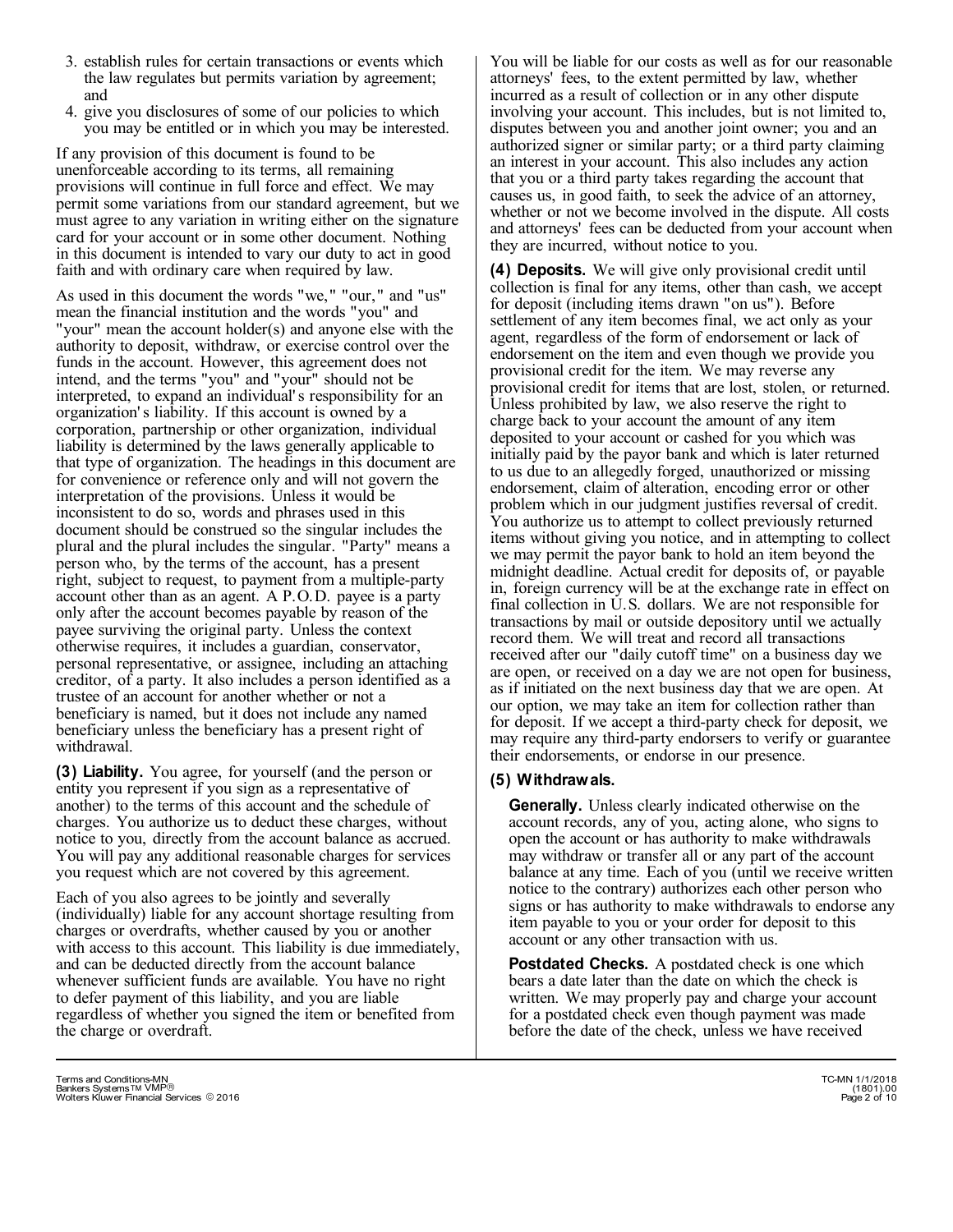written notice of the postdating in time to have a reasonable opportunity to act. Because we process checks mechanically, your notice will not be effective and we will not be liable for failing to honor your notice unless it precisely identifies the number, date, amount and payee of the item.

**Checks and Withdrawal Rules.** If you do not purchase your check blanks from us, you must be certain that we approve the check blanks you purchase. We may refuse any withdrawal or transfer request which you attempt on forms not approved by us or by any method we do not specifically permit. We may refuse any withdrawal or transfer request which is greater in number than the frequency permitted, or which is for an amount greater or less than any withdrawal limitations. We will use the date the transaction is completed by us (as opposed to the date you initiate it) to apply the frequency limitations. In addition, we may place limitations on the account until your identity is verified.

Even if we honor a nonconforming request, we are not required to do so later. If you violate the stated transaction limitations (if any), in our discretion we may close your account or reclassify it as a transaction account. If we reclassify your account, your account will be subject to the fees and earnings rules of the new account classification.

If we are presented with an item drawn against your account that would be a "substitute check," as defined by law, but for an error or defect in the item introduced in the substitute check creation process, you agree that we may pay such item.

See the funds availability policy disclosure for information about when you can withdraw funds you deposit. For those accounts to which our funds availability policy disclosure does not apply, you can ask us when you make a deposit when those funds will be available for withdrawal. An item may be returned after the funds from the deposit of that item are made available for withdrawal. In that case, we will reverse the credit of the item. We may determine the amount of available funds in your account for the purpose of deciding whether to return an item for insufficient funds at any time between the time we receive the item and when we return the item or send a notice in lieu of return. We need only make one determination, but if we choose to make a subsequent determination, the account balance at the subsequent time will determine whether there are insufficient available funds.

**A Temporary Debit Authorization Hold Affects Your Account Balance.** On debit card purchases, merchants may request a temporary hold on your account for a specified sum of money, which may be more than the actual amount of your purchase. When this happens, our processing system cannot determine that the amount of the hold exceeds the actual amount of your purchase. This temporary hold, and the amount charged to your

account, will eventually be adjusted to the actual amount of your purchase, but it may be up to three days before the adjustment is made. Until the adjustment is made, the amount of funds in your account available for other transactions will be reduced by the amount of the temporary hold. If another transaction is presented for payment in an amount greater than the funds left after the deduction of the temporary hold amount, that transaction will be a nonsufficient funds (NSF) transaction if we do not pay it or an overdraft transaction if we do pay it. You will be charged an NSF or overdraft fee according to our NSF or overdraft fee policy. You will be charged the fee even if you would have had sufficient funds in your account if the amount of the hold had been equal to the amount of your purchase.

Here is an example of how this can occur - assume for this example the following: (1) you have opted-in to our overdraft services for the payment of overdrafts on ATM and everyday debit card transactions, (2) we pay the overdraft, and (3) our overdraft fee is \$35 per overdraft, but we do not charge the overdraft fee if the transaction overdraws the account by less than \$10.

You have \$120 in your account. You swipe your card at the card reader on a gasoline pump. Since it is unclear what the final bill will be, the gas station's processing system immediately requests a hold on your account in a specified amount, for example, \$80. Our processing system authorizes a temporary hold on your account in the amount of \$80, and the gas station' s processing system authorizes you to begin pumping gas. You fill your tank and the amount of gasoline you purchased is only \$50. Our processing system shows that you have \$40 in your account available for other transactions  $($120 - $80 = $40)$  even though you would have \$70 in your account available for other transactions if the amount of the temporary hold was equal to the amount of your purchase  $(\$120 - \$50 = \$70)$ . Later, another transaction you have authorized is presented for payment from your account in the amount of \$60 (this could be a check you have written, another debit card transaction, an ACH debit or any other kind of payment request). This other transaction is presented before the amount of the temporary hold is adjusted to the amount of your purchase (remember, it may take up to three days for the adjustment to be made). Because the amount of this other transaction is greater than the amount our processing system shows is available in your account, our payment of this transaction will result in an overdraft transaction. Because the transaction overdraws your account by \$20, your account will be assessed the overdraft fee of \$35 according to our overdraft fee policy. You will be charged this \$35 fee according to our policy even though you would have had enough money in your account to cover the \$60 transaction if your account had only been debited the amount of your purchase rather than the amount of the temporary hold or if the temporary hold had already been adjusted to the actual amount of your purchase.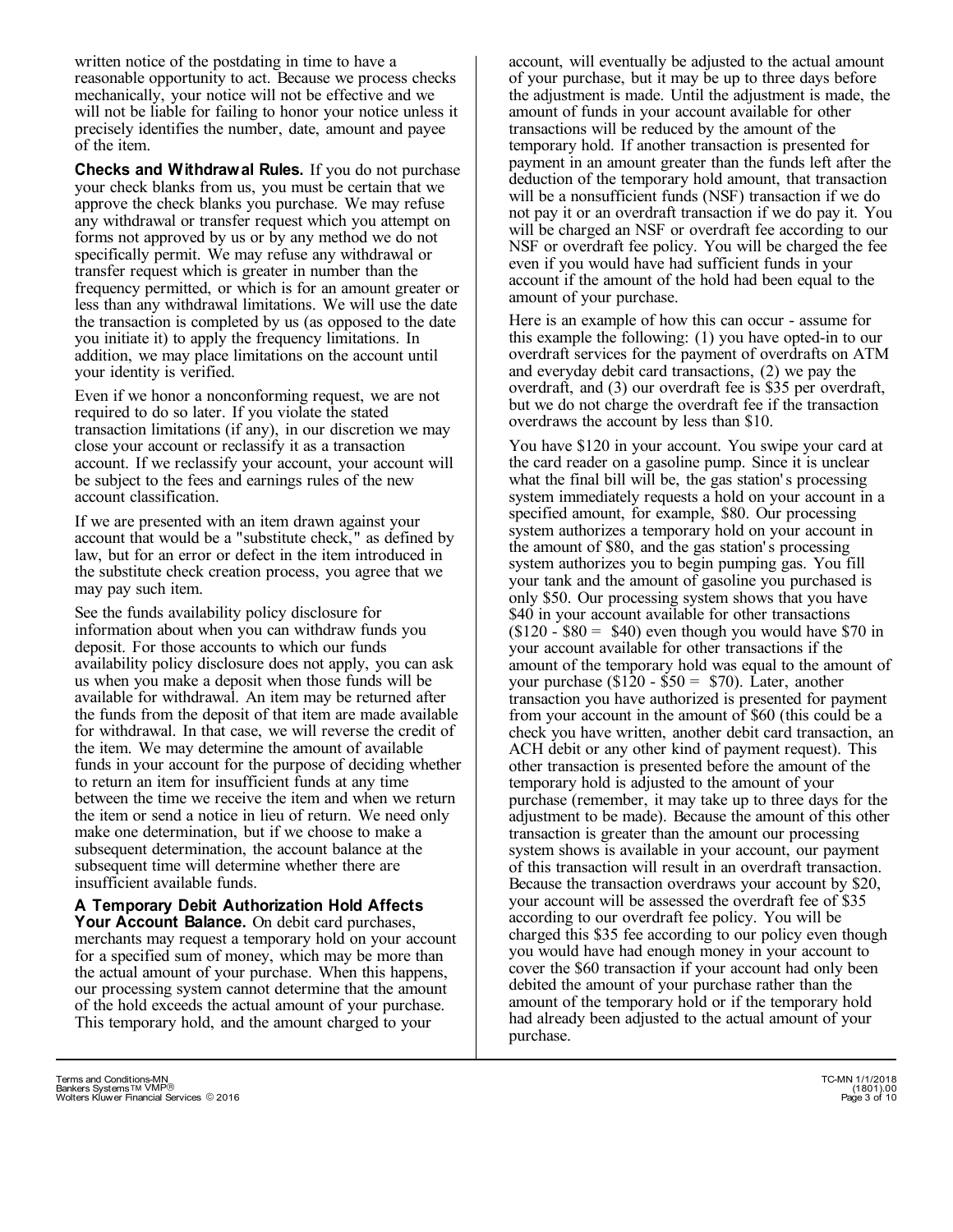**Overdrafts.** You understand that we may, at our discretion, honor withdrawal requests that overdraw your account. However, the fact that we may honor withdrawal requests that overdraw the account balance does not obligate us to do so later. So you can NOT rely on us to pay overdrafts on your account regardless of how frequently or under what circumstances we have paid overdrafts on your account in the past. We can change our practice of paying overdrafts on your account without notice to you. You can ask us if we have other account services that might be available to you where we commit to paying overdrafts under certain circumstances, such as an overdraft protection line-of-credit or a plan to sweep funds from another account you have with us. You agree that we may charge fees for overdrafts. For consumer accounts, we will not charge fees for overdrafts caused by ATM withdrawals or one-time debit card transactions if you have not opted-in to that service. We may use subsequent deposits, including direct deposits of social security or other government benefits, to cover such overdrafts and overdraft fees.

#### **Multiple Signatures, Electronic Check Conversion, and Similar Transactions.** An electronic check

conversion transaction is a transaction where a check or similar item is converted into an electronic fund transfer as defined in the Electronic Fund Transfers regulation. In these types of transactions the check or similar item is either removed from circulation (truncated) or given back to you. As a result, we have no opportunity to review the check to examine the signatures on the item. You agree that, as to these or any items as to which we have no opportunity to examine the signatures, you waive any requirement of multiple signatures.

**Notice of Withdrawal.** We reserve the right to require not less than 7 days' notice in writing before each withdrawal from an interest-bearing account other than a time deposit or demand deposit, or from any other savings account as defined by Regulation D. (The law requires us to reserve this right, but it is not our general policy to use it.) Withdrawals from a time account prior to maturity or prior to any notice period may be restricted and may be subject to penalty. See your notice of penalty for early withdrawal.

#### **(6) Ownership of Account and Beneficiary**

**Designation.** These rules apply to this account depending on the form of ownership and beneficiary designation, if any, specified on the account records. We make no representations as to the appropriateness or effect of the ownership and beneficiary designations, except as they determine to whom we pay the account funds.

**Single-Party Account.** Such an account is owned by one party.

**Multiple-Party Account.** Parties own account in proportion to net contributions unless there is clear and convincing evidence of a different intent.

# **(7) Rights at Death.**

**Single-Party Account.** At the death of a party, ownership passes as part of the party' s estate.

**Multiple-Party Account With Right of Survivorship.** At death of party, ownership passes to the surviving party or parties.

**Multiple-Party Account Without Right of Survivorship.** At death of party, deceased party' s ownership passes as part of deceased party' s estate.

## **Single-Party Account With Pay-on-Death**

**Designation.** At death of the party, ownership passes to the designated pay-on-death beneficiaries and is not part of the party' s estate.

**Multiple-Party Account With Right of Survivorship and Pay-on-Death Designation.** At death of last surviving party, ownership passes to the designated pay-on-death beneficiaries and is not part of the last surviving party' s estate.

### **(8) Business, Organization, and Association**

**Accounts.** Earnings in the form of interest, dividends, or credits will be paid only on collected funds, unless otherwise provided by law or our policy. You represent that you have the authority to open and conduct business on this account on behalf of the entity. We may require the governing body of the entity opening the account to give us a separate authorization telling us who is authorized to act on its behalf. We will honor the authorization until we actually receive written notice of a change from the governing body of the entity.

**(9) Stop Payments.** Unless otherwise provided, the rules in this section cover stopping payment of items such as checks and drafts. Rules for stopping payment of other types of transfers of funds, such as consumer electronic fund transfers, may be established by law or our policy. If we have not disclosed these rules to you elsewhere, you may ask us about those rules.

We may accept an order to stop payment on any item from any one of you. You must make any stop-payment order in the manner required by law and we must receive it in time to give us a reasonable opportunity to act on it before our stop-payment cutoff time. Because stop-payment orders are handled by computers, to be effective, your stop-payment order must precisely identify the number, date, and amount of the item, and the payee.

You may stop payment on any item drawn on your account whether you sign the item or not. Your stop payment order is effective for six months if it is given to us in writing or by another type of record (Generally, a "record" is information that is stored in such a way that it can be retrieved and can be heard or read and understood - you can ask us what type of stop payment records you can give us). Your order will lapse after that time if you do not renew the order in writing before the end of the six-month period. If the original stop-payment order was oral your stop-payment order will lapse after 14 calendar days if it is not confirmed in writing or by another type of record within that time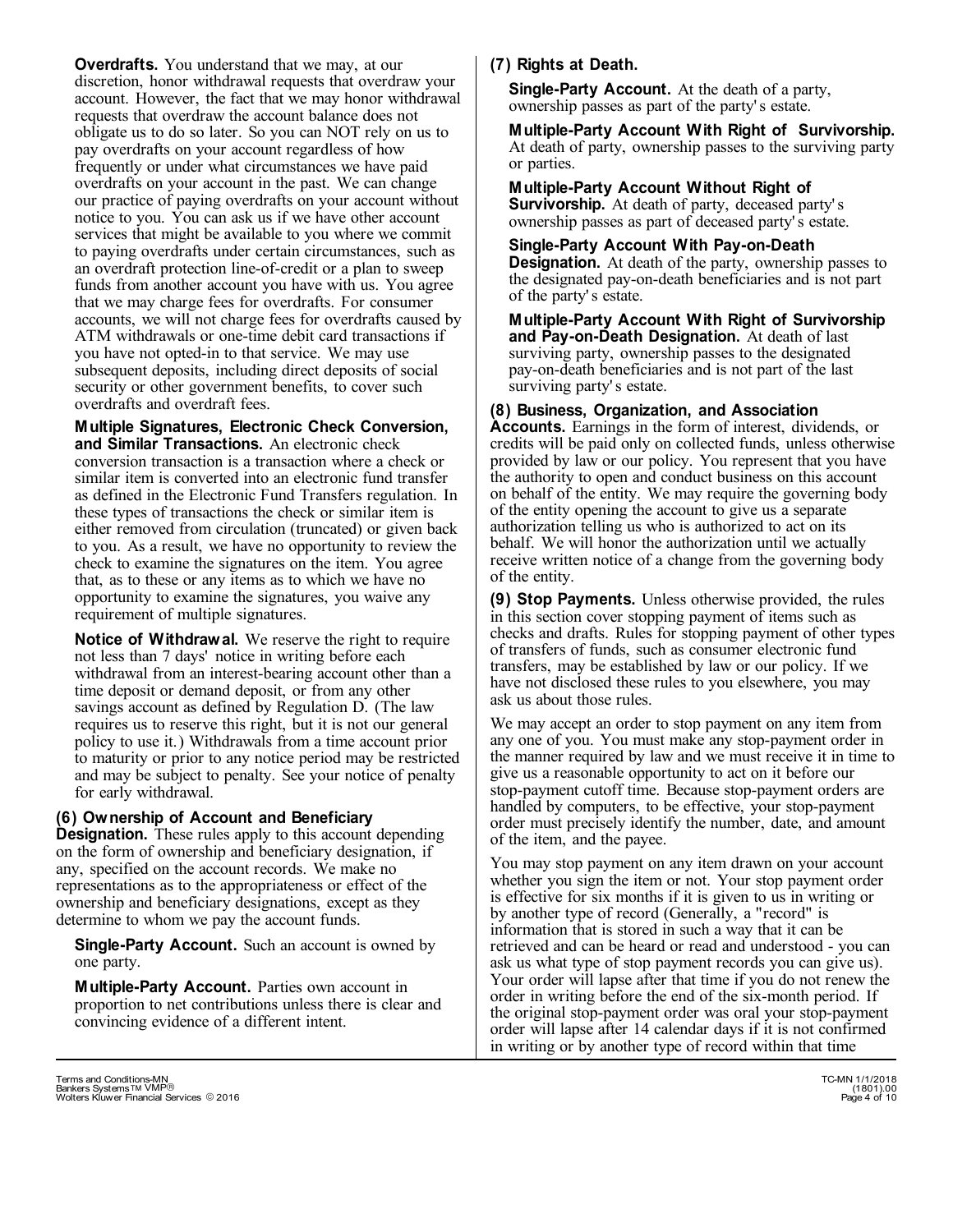period. We are not obligated to notify you when a stop-payment order expires. A release of the stop-payment request may be made only by the person who initiated the stop-payment order.

If you stop payment on an item and we incur any damages or expenses because of the stop payment, you agree to indemnify us for those damages or expenses, including attorneys' fees. You assign to us all rights against the payee or any other holder of the item. You agree to cooperate with us in any legal actions that we may take against such persons. You should be aware that anyone holding the item may be entitled to enforce payment against you despite the stop-payment order.

Our stop-payment cutoff time is one hour after the opening of the next banking day after the banking day on which we receive the item. Additional limitations on our obligation to stop payment are provided by law (e.g., we paid the item in cash or we certified the item).

**(10) Telephone Transfers.** A telephone transfer of funds from this account to another account with us, if otherwise arranged for or permitted, may be made by the same persons and under the same conditions generally applicable to withdrawals made in writing. Unless a different limitation is disclosed in writing, we restrict the number of transfers from a savings account to another account or to third parties, to a maximum of six per month (less the number of "preauthorized transfers" during the month). Other account transfer restrictions may be described elsewhere.

**(11) Amendments and Termination.** We may change any term of this agreement. Rules governing changes in interest rates are provided separately in the Truth-in-Savings disclosure or in another document. For other changes, we will give you reasonable notice in writing or by any other method permitted by law. We may also close this account at any time upon reasonable notice to you and tender of the account balance personally or by mail. Items presented for payment after the account is closed may be dishonored. When you close your account, you are responsible for leaving enough money in the account to cover any outstanding items to be paid from the account. Reasonable notice depends on the circumstances, and in some cases such as when we cannot verify your identity or we suspect fraud, it might be reasonable for us to give you notice after the change or account closure becomes effective. For instance, if we suspect fraudulent activity with respect to your account, we might immediately freeze or close your account and then give you notice. If we have notified you of a change in any term of your account and you continue to have your account after the effective date of the change, you have agreed to the new term(s).

**(12) Notices.** Any written notice you give us is effective when we actually receive it, and it must be given to us according to the specific delivery instructions provided elsewhere, if any. We must receive it in time to have a reasonable opportunity to act on it. If the notice is regarding a check or other item, you must give us sufficient information to be able to identify the check or item,

including the precise check or item number, amount, date and payee. Written notice we give you is effective when it is deposited in the United States Mail with proper postage and addressed to your mailing address we have on file. Notice to any of you is notice to all of you.

#### **(13) Statements.**

# **Your Duty to Report Unauthorized Signatures,**

**Alterations, and Forgeries.** You must examine your statement of account with "reasonable promptness." If you discover (or reasonably should have discovered) any unauthorized signatures or alterations, you must promptly notify us of the relevant facts. As between you and us, if you fail to do either of these duties, you will have to either share the loss with us, or bear the loss entirely yourself (depending on whether we used ordinary care and, if not, whether we substantially contributed to the loss). The loss could be not only with respect to items on the statement but other items with unauthorized signatures or alterations by the same wrongdoer.

You agree that the time you have to examine your statement and report to us will depend on the circumstances, but will not, in any circumstance, exceed a total of 30 days from when the statement is first sent or made available to you.

You further agree that if you fail to report any unauthorized signatures, alterations or forgeries in your account within 60 days of when we first send or make the statement available, you cannot assert a claim against us on any items in that statement, and as between you and us the loss will be entirely yours. This 60-day limitation is without regard to whether we used ordinary care. The limitation in this paragraph is in addition to that contained in the first paragraph of this section.

Your Duty to Report Other Errors. In addition to your duty to review your statements for unauthorized signatures, alterations and forgeries, you agree to examine your statement with reasonable promptness for any other error - such as an encoding error. In addition, if you receive or we make available either your items or images of your items, you must examine them for any unauthorized or missing endorsements or any other problems. You agree that the time you have to examine your statement and items and report to us will depend on the circumstances. However, this time period shall not exceed 60 days. Failure to examine your statement and items and report any errors to us within 60 days of when we first send or make the statement available precludes you from asserting a claim against us for any errors on items identified in that statement and as between you and us the loss will be entirely yours.

**Errors Relating to Electronic Fund Transfers or Substitute Checks** *(For consumer accounts only)*. For information on errors relating to electronic fund transfers (e.g., computer, debit card or ATM transactions) refer to your Electronic Fund Transfers disclosure and the sections on consumer liability and error resolution. For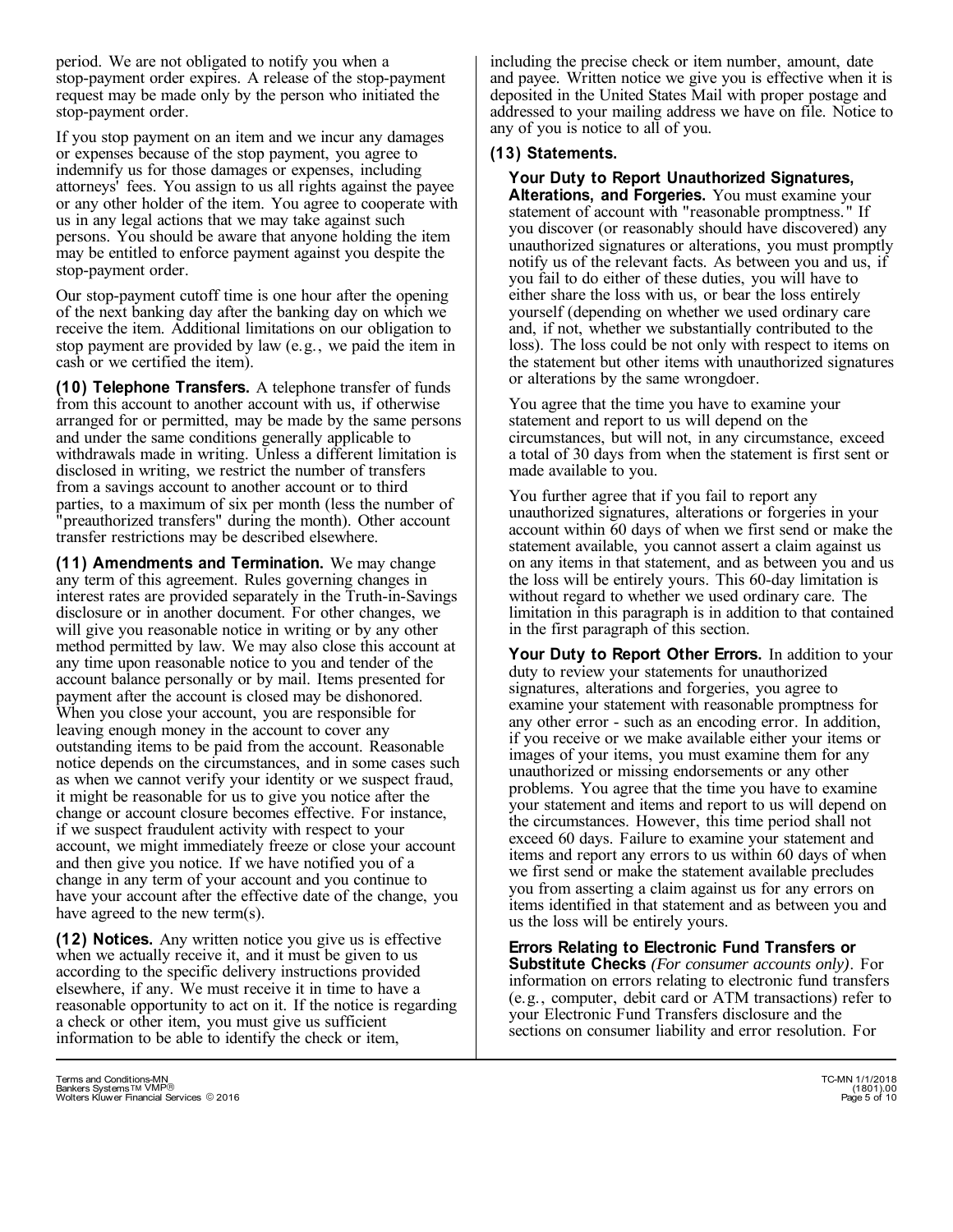information on errors relating to a substitute check you received, refer to your disclosure entitled Substitute Checks and Your Rights.

**(14) Direct Deposits.** If we are required for any reason to reimburse the federal government for all or any portion of a benefit payment that was directly deposited into your account, you authorize us to deduct the amount of our liability to the federal government from the account or from any other account you have with us, without prior notice and at any time, except as prohibited by law. We may also use any other legal remedy to recover the amount of our liability.

**(15) Temporary Account Agreement.** If the account documentation indicates that this is a temporary account agreement, each person who signs to open the account or has authority to make withdrawals (except as indicated to the contrary) may transact business on this account. However, we may at some time in the future restrict or prohibit further use of this account if you fail to comply with the requirements we have imposed within a reasonable time.

**(16) Setoff.** We may (without prior notice and when permitted by law) set off the funds in this account against any due and payable debt any of you owe us now or in the future. If this account is owned by one or more of you as individuals, we may set off any funds in the account against a due and payable debt a partnership owes us now or in the future, to the extent of your liability as a partner for the partnership debt. If your debt arises from a promissory note, then the amount of the due and payable debt will be the full amount we have demanded, as entitled under the terms of the note, and this amount may include any portion of the balance for which we have properly accelerated the due date.

This right of setoff does not apply to this account if prohibited by law. For example, the right of setoff does not apply to this account if: (a) it is an Individual Retirement Account or similar tax-deferred account, or (b) the debt is created by a consumer credit transaction under a credit card plan (but this does not affect our rights under any consensual security interest), or (c) the debtor' s right of withdrawal only arises in a representative capacity, or (d) setoff is prohibited by the Military Lending Act or its implementing regulations. We will not be liable for the dishonor of any check when the dishonor occurs because we set off a debt against this account. You agree to hold us harmless from any claim arising as a result of our exercise of our right of setoff.

**(17) Check Processing.** We process items mechanically by relying solely on the information encoded in magnetic ink along the bottom of the items. This means that we do not individually examine all of your items to determine if the item is properly completed, signed and endorsed or to determine if it contains any information other than what is encoded in magnetic ink. You agree that we have exercised ordinary care if our automated processing is consistent with general banking practice, even though we do not inspect each item. Because we do not inspect each item, if you write

a check to multiple payees, we can properly pay the check regardless of the number of endorsements unless you notify us in writing that the check requires multiple endorsements. We must receive the notice in time for us to have a reasonable opportunity to act on it, and you must tell us the precise date of the check, amount, check number and payee. We are not responsible for any unauthorized signature or alteration that would not be identified by a reasonable inspection of the item. Using an automated process helps us keep costs down for you and all account holders.

**(18) Check Cashing.** We may charge a fee for anyone that does not have an account with us who is cashing a check, draft or other instrument written on your account. We may also require reasonable identification to cash such a check, draft or other instrument. We can decide what identification is reasonable under the circumstances and such identification may be documentary or physical and may include collecting a thumbprint or fingerprint.

**(19) Truncation, Substitute Checks, and Other Check Images.** If you truncate an original check and create a substitute check, or other paper or electronic image of the original check, you warrant that no one will be asked to make payment on the original check, a substitute check or any other electronic or paper image, if the payment obligation relating to the original check has already been paid. You also warrant that any substitute check you create conforms to the legal requirements and generally accepted specifications for substitute checks. You agree to retain the original check in conformance with our internal policy for retaining original checks. You agree to indemnify us for any loss we may incur as a result of any truncated check transaction you initiate. We can refuse to accept substitute checks that have not previously been warranted by a bank or other financial institution in conformance with the Check 21 Act. Unless specifically stated in a separate agreement between you and us, we do not have to accept any other electronic or paper image of an original check.

**(20) Remotely Created Checks.** Like any standard check or draft, a remotely created check (sometimes called a telecheck, preauthorized draft or demand draft) is a check or draft that can be used to withdraw money from an account. Unlike a typical check or draft, however, a remotely created check is not issued by the paying bank and does not contain the signature of the account owner (or a signature purported to be the signature of the account owner). In place of a signature, the check usually has a statement that the owner authorized the check or has the owner' s name typed or printed on the signature line.

You warrant and agree to the following for every remotely created check we receive from you for deposit or collection: (1) you have received express and verifiable authorization to create the check in the amount and to the payee that appears on the check; (2) you will maintain proof of the authorization for at least 2 years from the date of the authorization, and supply us the proof if we ask; and (3) if a check is returned you owe us the amount of the check, regardless of when the check is returned. We may take funds from your account to pay the amount you owe us, and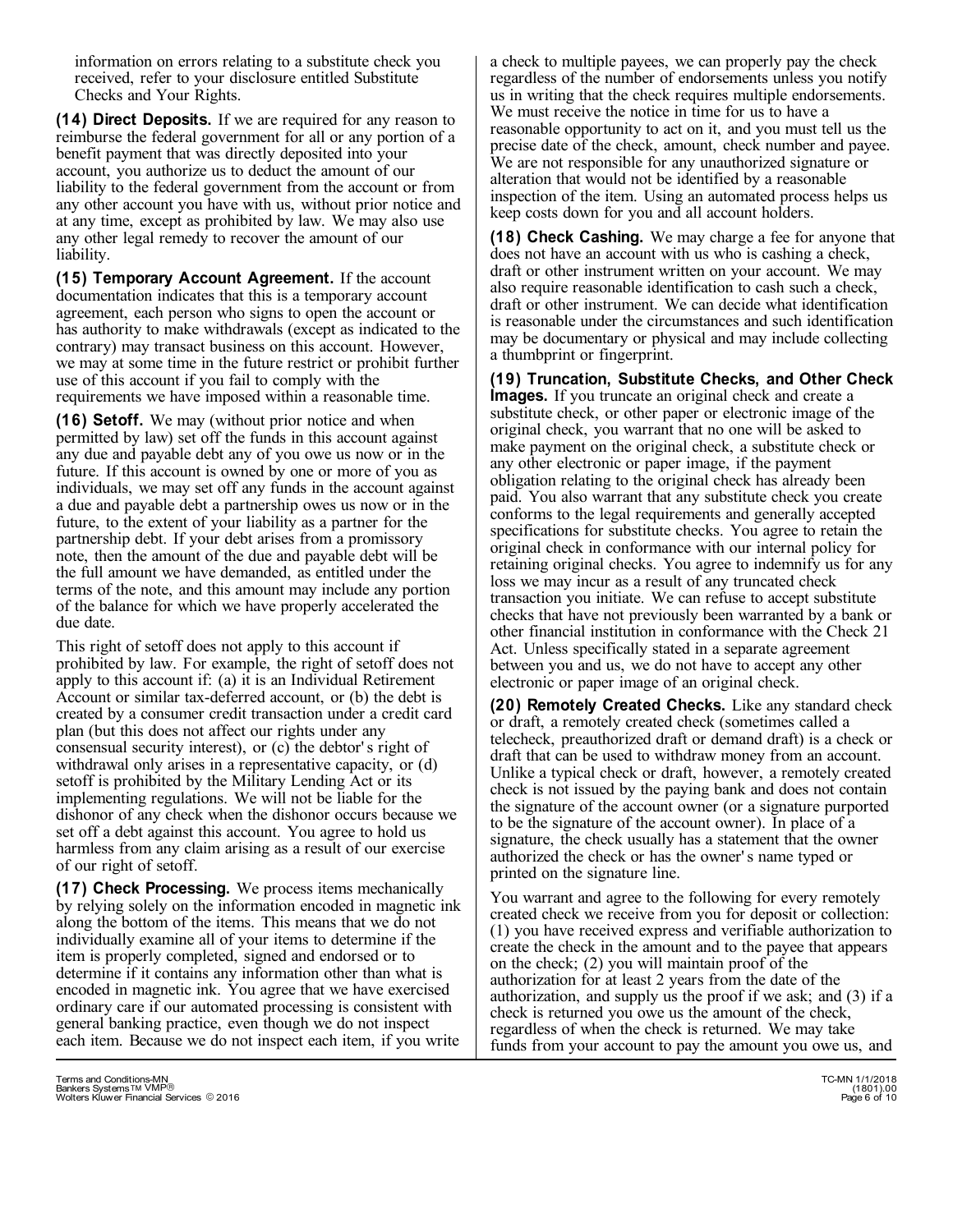if there are insufficient funds in your account, you still owe us the remaining balance.

**(21) Unlawful Internet Gambling Notice.** Restricted transactions as defined in Federal Reserve Regulation GG are prohibited from being processed through this account or relationship. Restricted transactions generally include, but are not limited to, those in which credit, electronic fund transfers, checks, or drafts are knowingly accepted by gambling businesses in connection with the participation by others in unlawful Internet gambling.

**(22) ACH and Wire Transfers.** This agreement is subject to Article 4A of the Uniform Commercial Code - Fund Transfers as adopted in the state in which you have your account with us. If you originate a fund transfer and you identify by name and number a beneficiary financial institution, an intermediary financial institution or a beneficiary, we and every receiving or beneficiary financial institution may rely on the identifying number to make payment. We may rely on the number even if it identifies a financial institution, person or account other than the one named. You agree to be bound by automated clearing house association rules. These rules provide, among other things, that payments made to you, or originated by you, are provisional until final settlement is made through a Federal Reserve Bank or payment is otherwise made as provided in Article 4A-403(a) of the Uniform Commercial Code. If we do not receive such payment, we are entitled to a refund from you in the amount credited to your account and the party originating such payment will not be considered to have paid the amount so credited. Credit entries may be made by ACH. If we receive a payment order to credit an account you have with us by wire or ACH, we are not required to give you any notice of the payment order or credit.

**(23) Facsimile Signatures.** Unless you make advance arrangements with us, we have no obligation to honor facsimile signatures on your checks or other orders. If we do agree to honor items containing facsimile signatures, you authorize us, at any time, to charge you for all checks, drafts, or other orders, for the payment of money, that are drawn on us. You give us this authority regardless of by whom or by what means the facsimile signature(s) may have been affixed so long as they resemble the facsimile signature specimen filed with us, and contain the required number of signatures for this purpose. You must notify us at once if you suspect that your facsimile signature is being or has been misused.

**(24) Agency (Power of Attorney) Designation.** Agents may make account transactions on behalf of the parties, but have no ownership or rights at death unless named as Pay-on- Death beneficiaries. The owner does not give up any rights to act on the account, and the agent may not in any manner affect the rights of the owner or beneficiaries, if any, other than by withdrawing funds from the account. The owner is responsible for any transactions of the agent. We undertake no obligation to monitor transactions to determine that they are on the owner' s behalf.

**(25) Restrictive Legends or Endorsements.** The automated processing of the large volume of checks we receive prevents us from inspecting or looking for restrictive legends, restrictive endorsements or other special instructions on every check. Examples of restrictive legends placed on checks are "must be presented within 90 days" or not valid for more than \$1,000.00." The payee's signature accompanied by the words "for deposit only" is an example of a restrictive endorsement. For this reason, we are not required to honor any restrictive legend or endorsement or other special instruction placed on checks you write unless we have agreed in writing to the restriction or instruction. Unless we have agreed in writing, we are not responsible for any losses, claims, damages, or expenses that result from your placement of these restrictions or instructions on your checks.

**(26) Account Transfer.** This account may not be transferred or assigned without our prior written consent.

**(27) Endorsements.** We may accept for deposit any item payable to you or your order, even if they are not endorsed by you. We may give cash back to any one of you. We may supply any missing endorsement(s) for any item we accept for deposit or collection, and you warrant that all endorsements are genuine.

To ensure that your check or share draft is processed without delay, you must endorse it (sign it on the back) in a specific area. Your entire endorsement (whether a signature or a stamp) along with any other endorsement information (e.g., additional endorsements, ID information, driver' s license number, etc.) must fall within 1 1/2" of the "trailing edge" of a check. Endorsements must be made in blue or black ink, so that they are readable by automated check processing equipment.

As you look at the front of a check, the "trailing edge" is the left edge. When you flip the check over, be sure to keep all endorsement information within 1 1/2" of that edge.

*[This area intentionally left blank.]*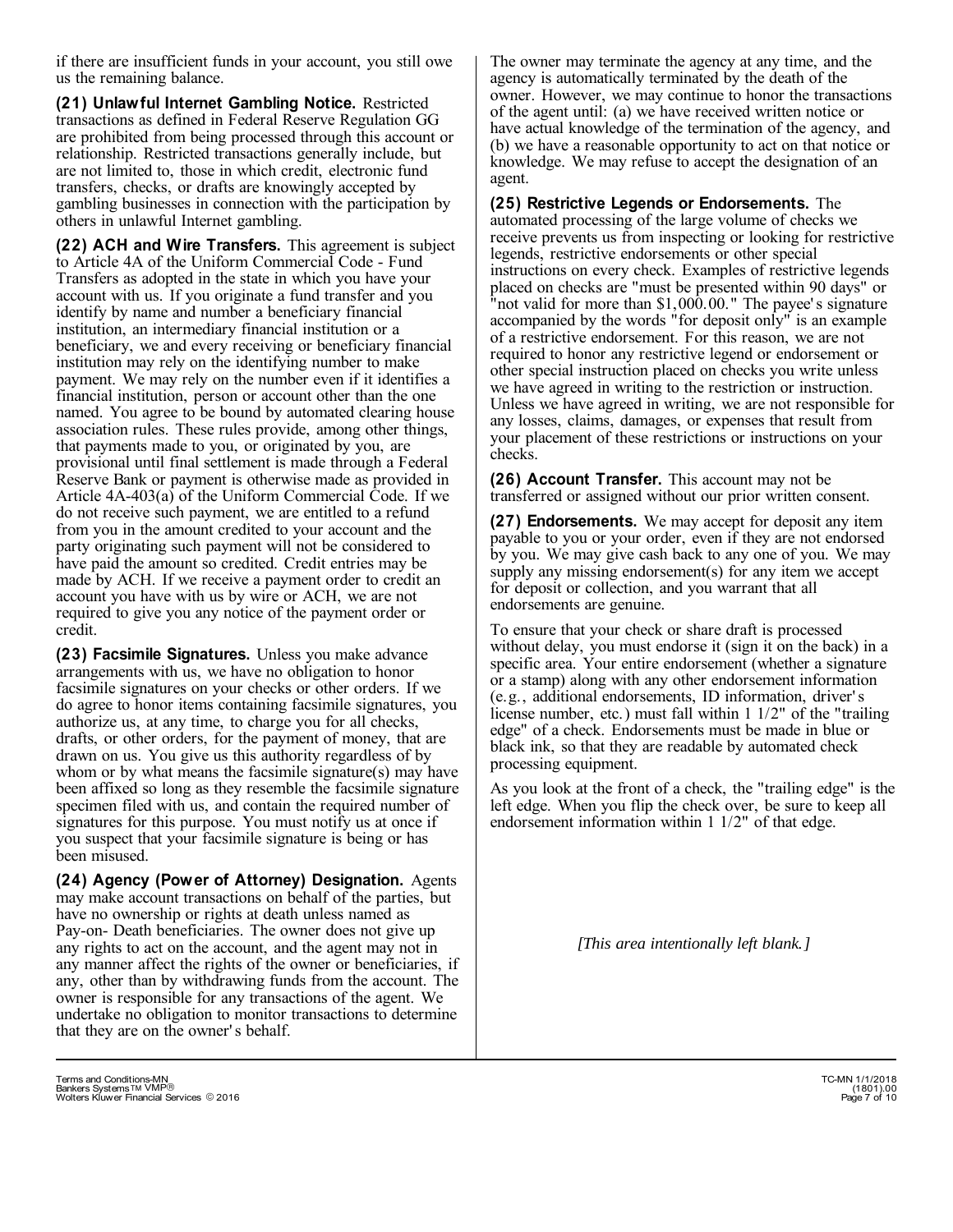

It is important that you confine the endorsement information to this area since the remaining blank space will be used by others in the processing of the check to place additional needed endorsements and information. You agree that you will indemnify, defend, and hold us harmless for any loss, liability, damage or expense that occurs because your endorsement, another endorsement, or information you have printed on the back of the check obscures our endorsement. These endorsement guidelines apply to both personal and business checks.

**(28) Death or Incompetence.** You agree to notify us promptly if any person with a right to withdraw funds from your account(s) dies or is adjudicated (determined by the appropriate official) incompetent. We may continue to honor your checks, items, and instructions until: (a) we know of your death or adjudication of incompetence, and (b) we have had a reasonable opportunity to act on that knowledge. You agree that we may pay or certify checks drawn on or before the date of death or adjudication of incompetence for up to ten (10) days after your death or adjudication of incompetence unless ordered to stop payment by someone claiming an interest in the account.

**(29) Fiduciary Accounts.** Accounts may be opened by a person acting in a fiduciary capacity. A fiduciary is someone who is appointed to act on behalf of and for the benefit of another. We are not responsible for the actions of a fiduciary, including the misuse of funds. This account may be opened and maintained by a person or persons named as a trustee under a written trust agreement, or as executors, administrators, or conservators under court orders. You understand that by merely opening such an account, we are not acting in the capacity of a trustee in connection with the trust nor do we undertake any obligation to monitor or enforce the terms of the trust or letters.

**(30) Credit Verification.** You agree that we may verify credit and employment history by any necessary means, including preparation of a credit report by a credit reporting agency.

**(31) Legal Actions Affecting Your Account.** If we are served with a subpoena, restraining order, writ of attachment or execution, levy, garnishment, search warrant, or similar order relating to your account (termed "legal action" in this section), we will comply with that legal action. Or, in our discretion, we may freeze the assets in the account and not allow any payments out of the account until a final court determination regarding the legal action. We may do these things even if the legal action involves less than all of you. In these cases, we will not have any liability to you if there are insufficient funds to pay your items because we have withdrawn funds from your account or in any way restricted access to your funds in accordance with the legal action. Any fees or expenses we incur in responding to any legal action (including, without limitation, attorneys' fees and our internal expenses) may be charged against your account. The list of fees applicable to your account(s) provided elsewhere may specify additional fees that we may charge for certain legal actions.

**(32) Security.** It is your responsibility to protect the account numbers and electronic access devices (e.g., an ATM card) we provide you for your account(s). Do not discuss, compare, or share information about your account number(s) with anyone unless you are willing to give them full use of your money. An account number can be used by thieves to issue an electronic debit or to encode your number on a false demand draft which looks like and functions like an authorized check. If you furnish your access device and grant actual authority to make transfers to another person (a family member or coworker, for example) who then exceeds that authority, you are liable for the transfers unless we have been notified that transfers by that person are no longer authorized. Your account number can also be used to electronically remove money from your account, and payment can be made from your account even though you did not contact us directly and order the payment. You must also take precaution in safeguarding your blank checks. Notify us at once if you believe your checks have been lost or stolen. As between you and us, if you are negligent in safeguarding your checks, you must bear the loss entirely yourself or share the loss with us (we may have to share some of the loss if we failed to use ordinary care and if we substantially contributed to the loss).

Except for consumer electronic funds transfers subject to Regulation E, you agree that if we offer you services appropriate for your account to help identify and limit fraud or other unauthorized transactions against your account, such as positive pay or commercially reasonable security procedures, and you reject those services, you will be responsible for any fraudulent or unauthorized transactions which could have been prevented by the services we offered, unless we acted in bad faith or to the extent our negligence contributed to the loss. If we offered you a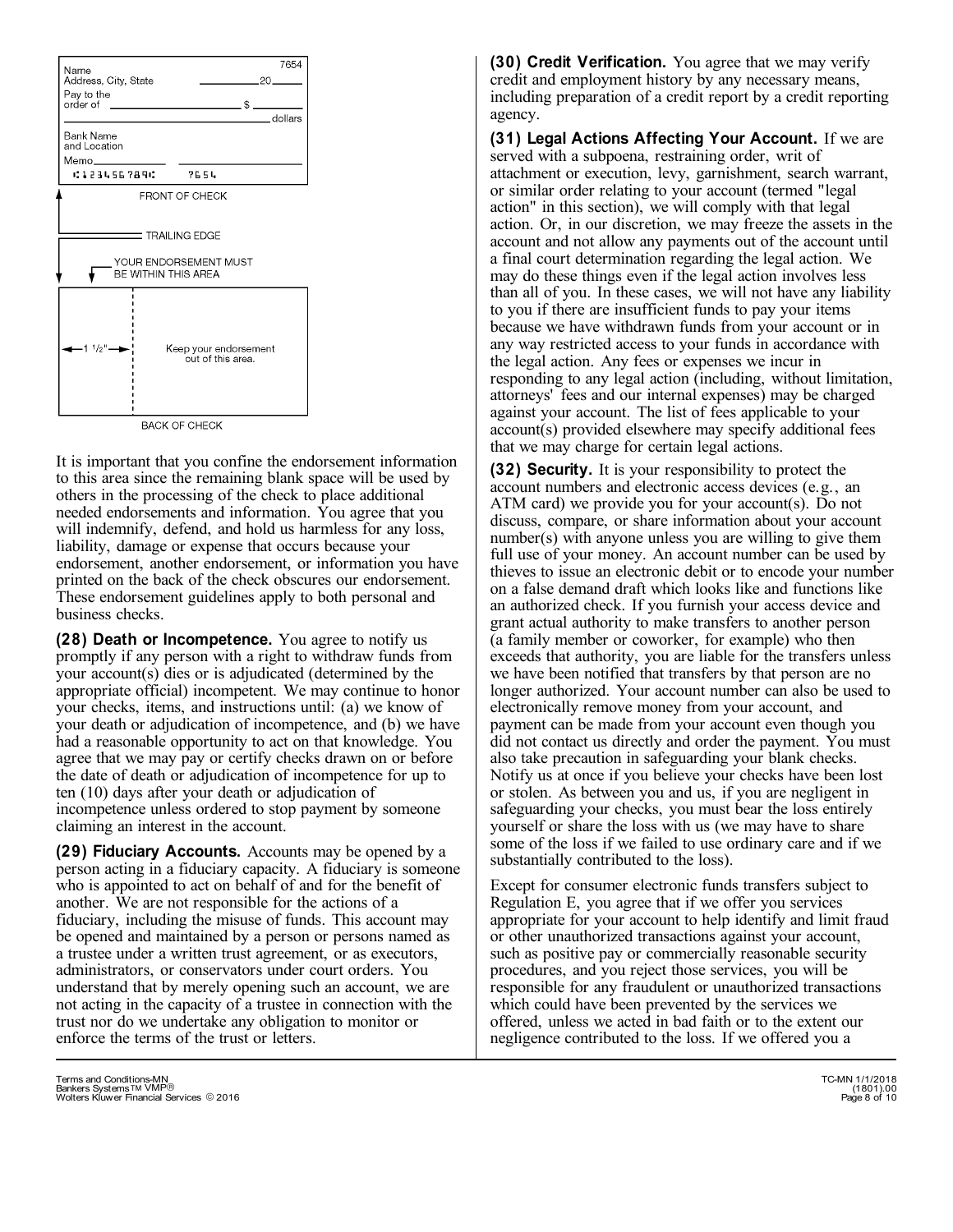commercially reasonable security procedure which you reject, you agree that you are responsible for any payment order, whether authorized or not, that we accept in compliance with an alternative security procedure that you have selected.

**(33) Telephonic Instructions.** Unless required by law or we have agreed otherwise in writing, we are not required to act upon instructions you give us via facsimile transmission or leave by voice mail or on a telephone answering machine.

**(34) Monitoring and Recording Telephone Calls and Consent to Receive Communications.** Subject to federal and state law, we may monitor or record phone calls for security reasons, to maintain a record and to ensure that you receive courteous and efficient service. You consent in advance to any such recording.

To provide you with the best possible service in our ongoing business relationship for your account we may need to contact you about your account from time to time by telephone, text messaging or email. However, we must first obtain your consent to contact you about your account because we must comply with the consumer protection provisions in the federal Telephone Consumer Protection Act of 1991 (TCPA), CAN-SPAM Act and their related federal regulations and orders issued by the Federal Communications Commission (FCC).

- Your consent is limited to your account, and as } authorized by applicable law and regulations.
- Your consent does not authorize us to contact you for } telemarketing purposes (unless you otherwise agreed elsewhere).

With the above understandings, you authorize us to contact you regarding your account throughout its existence using any telephone numbers or email addresses that you have previously provided to us or that you may subsequently provide to us.

This consent is regardless of whether the number we use to contact you is assigned to a landline, a paging service, a cellular wireless service, a specialized mobile radio service, other radio common carrier service or any other service for which you may be charged for the call. You further authorize us to contact you through the use of voice, voice mail and text messaging, including the use of pre-recorded or artificial voice messages and an automated dialing device.

If necessary, you may change or remove any of the telephone numbers or email addresses at any time using any reasonable means to notify us.

**(35) Claim of Loss.** If you claim a credit or refund because of a forgery, alteration, or any other unauthorized withdrawal, you agree to cooperate with us in the investigation of the loss, including giving us an affidavit containing whatever reasonable information we require concerning your account, the transaction, and the circumstances surrounding the loss. You will notify law

enforcement authorities of any criminal act related to the claim of lost, missing, or stolen checks or unauthorized withdrawals. We will have a reasonable period of time to investigate the facts and circumstances surrounding any claim of loss. Unless we have acted in bad faith, we will not be liable for special or consequential damages, including loss of profits or opportunity, or for attorneys' fees incurred by you. You agree that you will not waive any rights you have to recover your loss against anyone who is obligated to repay, insure, or otherwise reimburse you for your loss. You will pursue your rights or, at our option, assign them to us so that we may pursue them. Our liability will be reduced by the amount you recover or are entitled to recover from these other sources.

**(36) Early Withdrawal Penalties** *(and involuntary withdrawals)*. We may impose early withdrawal penalties on a withdrawal from a time account even if you don' t initiate the withdrawal. For instance, the early withdrawal penalty may be imposed if the withdrawal is caused by our setoff against funds in the account or as a result of an attachment or other legal process. We may close your account and impose the early withdrawal penalty on the entire account balance in the event of a partial early withdrawal. See your notice of penalty for early withdrawals for additional information.

**(37) Address or Name Changes.** You are responsible for notifying us of any change in your address or your name. Unless we agree otherwise, change of address or name must be made in writing by at least one of the account holders. Informing us of your address or name change on a check reorder form is not sufficient. We will attempt to communicate with you only by use of the most recent address you have provided to us. If provided elsewhere, we may impose a service fee if we attempt to locate you.

**(38) Resolving Account Disputes.** We may place an administrative hold on the funds in your account (refuse payment or withdrawal of the funds) if it becomes subject to a claim adverse to (1) your own interest; (2) others claiming an interest as survivors or beneficiaries of your account; or (3) a claim arising by operation of law. The hold may be placed for such period of time as we believe reasonably necessary to allow a legal proceeding to determine the merits of the claim or until we receive evidence satisfactory to us that the dispute has been resolved. We will not be liable for any items that are dishonored as a consequence of placing a hold on funds in your account for these reasons.

**(39) Waiver of Notices.** To the extent permitted by law, you waive any notice of non-payment, dishonor or protest regarding any items credited to or charged against your account. For example, if you deposit a check and it is returned unpaid or we receive a notice of nonpayment, we do not have to notify you unless required by federal Regulation CC or other law.